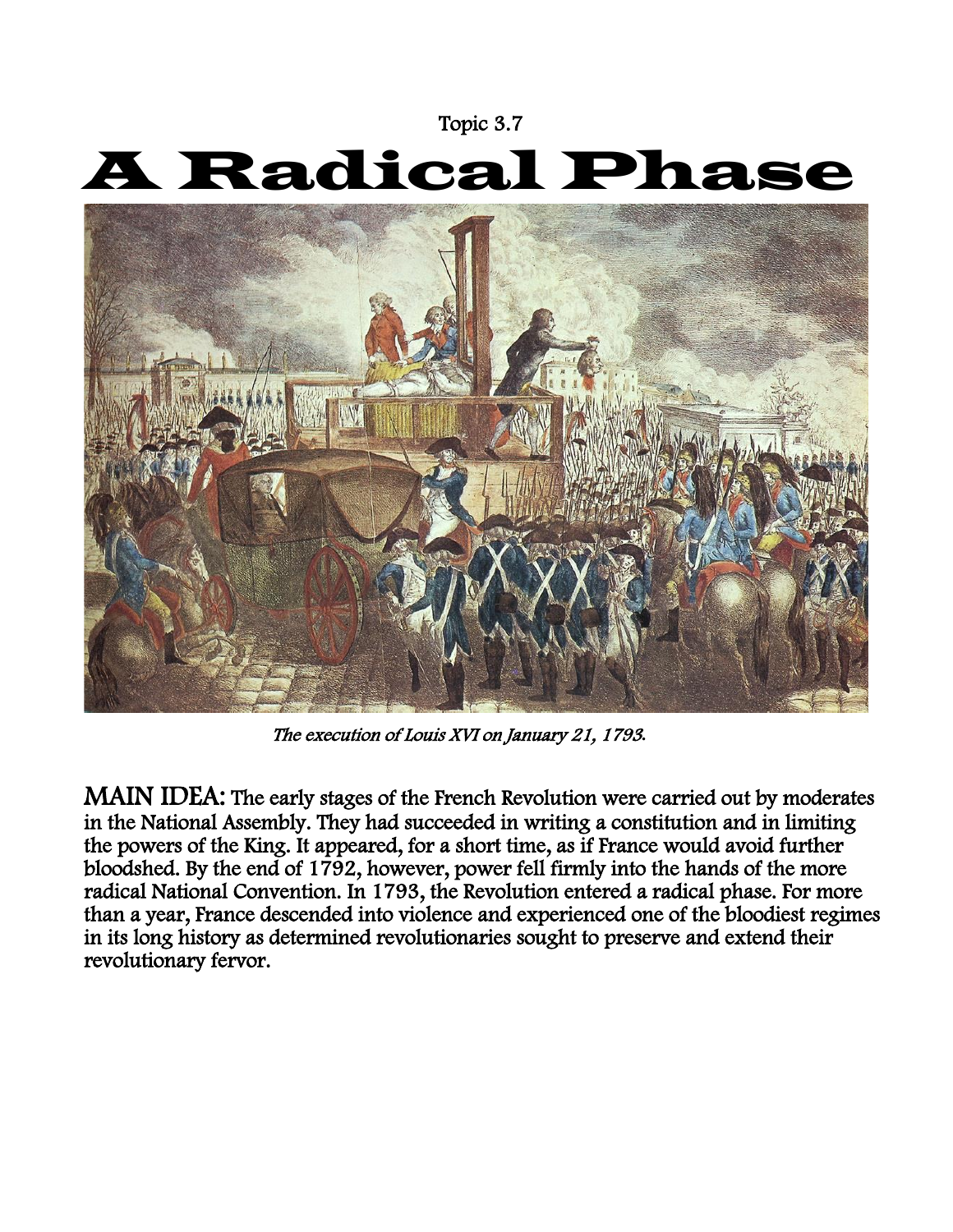- 1. European rulers were \_\_\_\_\_\_\_\_ by the French Revolution. They took measures to stop the spread of what they called the "\_\_\_\_\_\_\_."
- 2. In August of 1791, the King of \_\_\_\_\_\_\_ and Emperor of \_\_\_\_\_\_\_\_\_\_\_\_\_~who was Marie Antionette's brother-threatened to protect the French monarchy.
- 3. The revolutionaries took the threat seriously and prepared for \_\_\_\_\_\_\_\_.
- 4. Eager to spread the revolution and destroy tyranny abroad, the Legislative Assembly declared war first on \_\_\_\_\_\_\_\_\_ and then on \_\_\_\_\_\_\_\_, \_\_\_\_\_\_\_, and other states.
- 5. Battle \_\_\_\_\_\_\_\_ overseas quickly inflamed the revolutionaries in Paris. They blamed the King.
- 6. Radicals took control of Paris and created a new legislative body called the \_\_\_\_\_\_\_\_.
- 7. The Convention put Louis XIV on trial as a \_\_\_\_\_\_\_\_. He was found guilty. On January 21, 1793, Louis XVI was \_\_\_\_\_\_\_\_. In October, the Queen was also \_\_\_\_\_\_\_\_.
- 8. As the war abroad worsened, peasants throughout France revolted, demanding relief from food \_\_\_\_\_\_\_\_ and \_\_\_\_\_\_\_.
- 9. To deal with threats to France, the National Convention created the Committee of \_\_\_\_\_\_\_\_.
- 10.A lawyer and politician named \_\_\_\_\_\_\_\_ quickly rose to the leadership of the Committee of Public Safety. He became one of the chief architects of the \_\_\_\_\_\_\_, which lasted until July of 1794.
- 11.During the Reign of Terror, about 300,000 citizens were \_\_\_\_\_\_\_\_. About 17,000  $were$  \_\_\_\_\_\_\_\_\_.
- 12. The engine of Terror was the \_\_\_\_\_\_\_\_\_. Its fast-falling \_\_\_\_\_\_\_\_\_\_ extinguished life instantly.
- 13.Weary of bloodshed, members of the Convention had Robespierre \_\_\_\_\_\_\_\_. He was on July 28, 1794. The Reign of Terror came to an end.
- 14.In 1795, the revolutionaries wrote a new \_\_\_\_\_\_\_\_.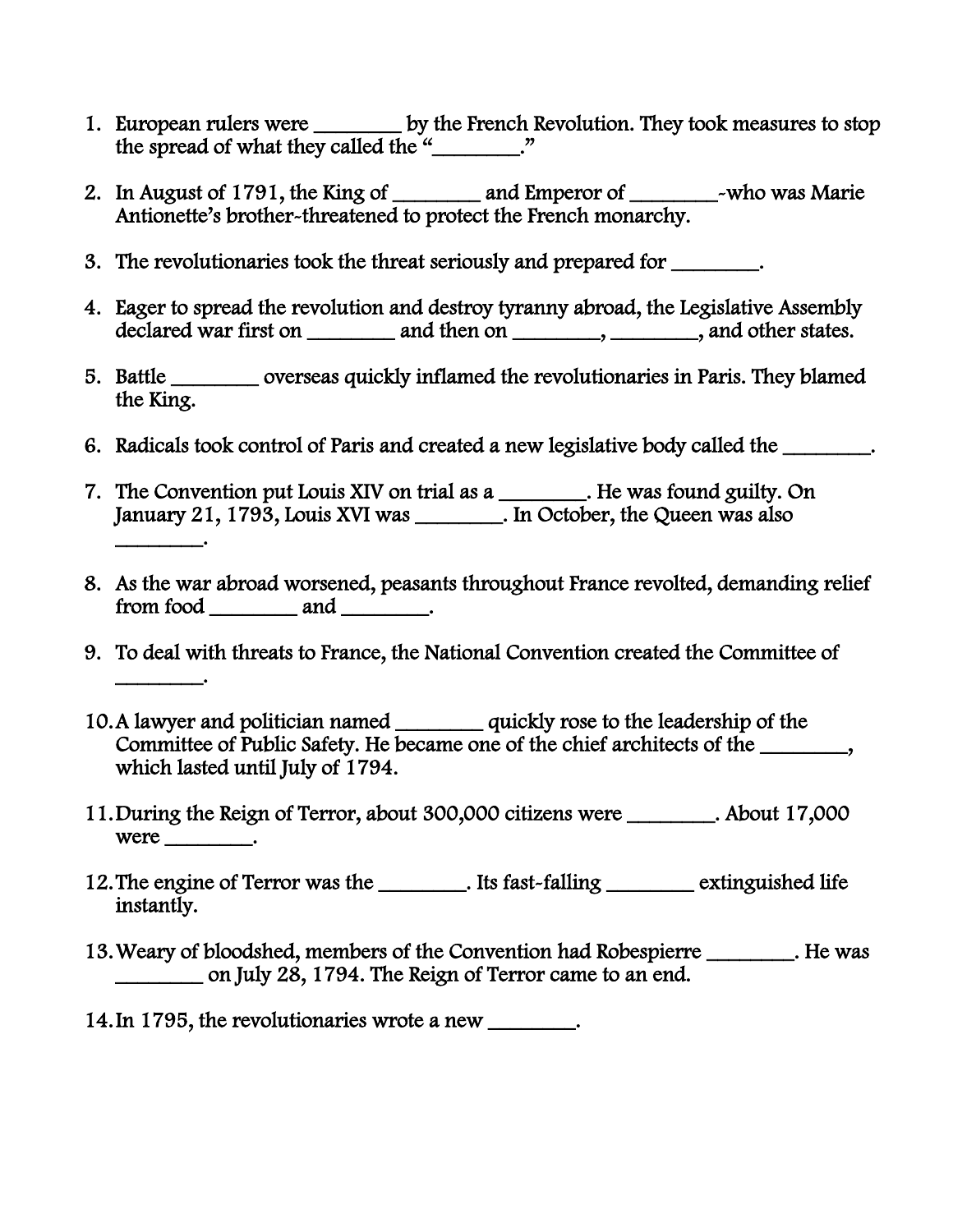

Demanding bread and a living wage, the hungry citizens of France rioted in Paris and other French cities.



Marie Antionette's execution at the Place de la Révolution on October 16, 1793*.*